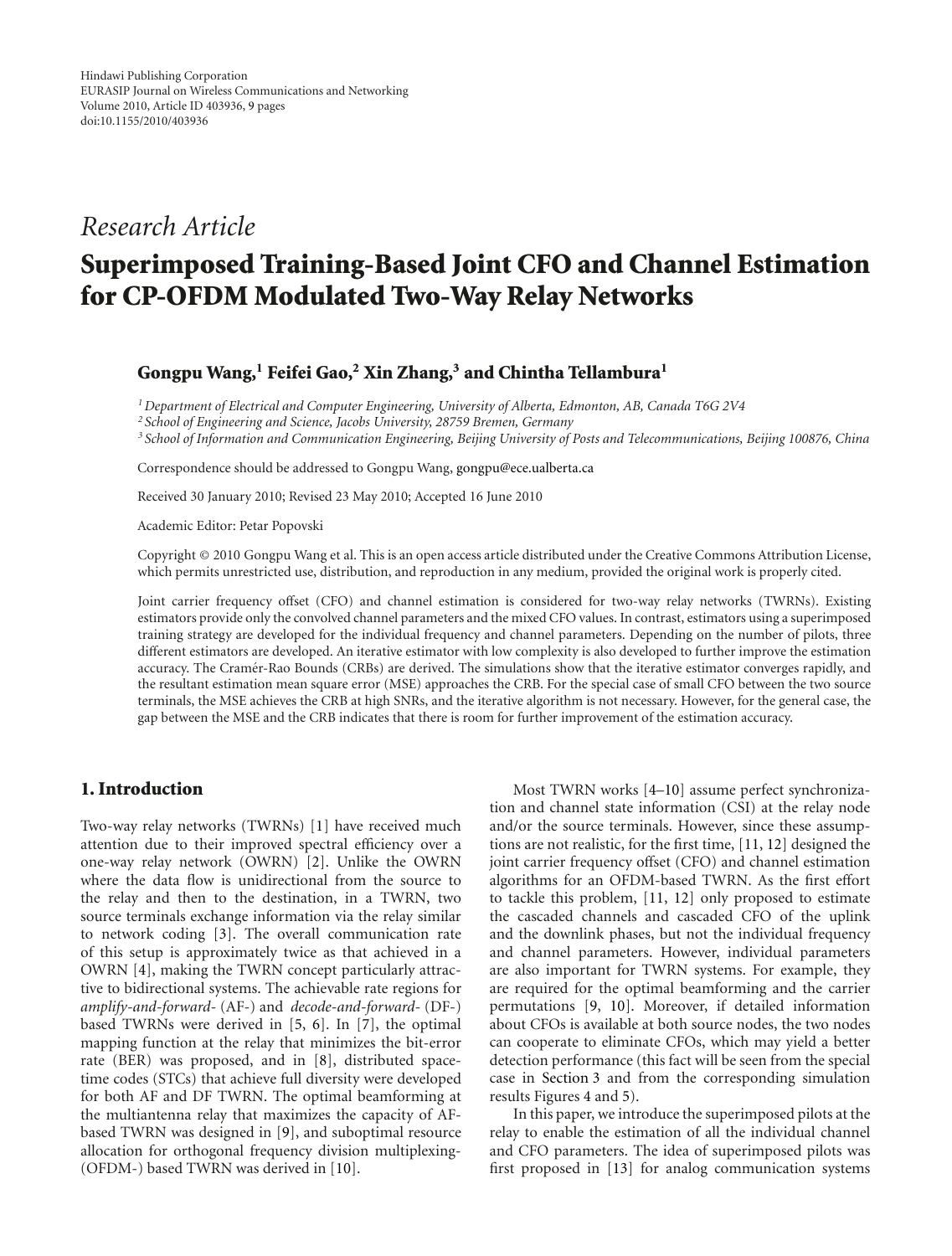and was later extended to digital communication systems for both synchronization and channel estimation [14–16]. Different from the traditional concept that the pilots are superimposed on the data symbols, we propose that the relay node superimposes its own pilots over the pilots received from the two terminals. Depending on the number of pilots, three different estimators are then developed for the initial parameter estimation. An iterative estimator is also proposed to improve the estimation accuracy. Moreover, the Cramer-Rao Bound (CRB) is derived and compared with the ´ estimation mean square error (MSE). We find that, when the CFO between the two source terminals is small, the MSE approaches CRB in the high SNR region, indicating the optimality of the third proposed estimator. However, for more general cases, the MSE deviates from the CRB, which indicates the room for improving the estimation accuracy. This forms an open problem for the future research.

The remainder of this paper is organized as follows. In Section 2, the two-way communication systems and our joint CFO and channel estimation model are introduced. In Section 3, three estimators are proposed for initial CFO and channel estimation. The estimators vary depending on the number of pilots. An iterative estimator is also designed to improve the estimation accuracy. The CRBs of all parameters are derived in Section 4. Simulation results are presented in Section 5, and conclusions are made in Section 6.

*1.1. Notations.* Vectors and matrices are boldface small and capital letters; the transpose, complex conjugate, Hermitian, inverse, and pseudoinverse of the matrix **A** are denoted by  $\mathbf{A}^T$ ,  $\mathbf{A}^*$ ,  $\mathbf{A}^H$ ,  $\mathbf{A}^{-1}$ , and  $\mathbf{A}^{\dagger}$ , respectively; tr(**A**) and  $\|\mathbf{A}\|_F$  are the trace and the Frobenius norm of **A**;  $[A]_{ij}$  is the  $(i, j)$ th entry of **A,** and diag{**a**} denotes a diagonal matrix with the diagonal element constructed from **a**; ⊗ represents the linear convolution between two vectors. MATLAB notations for rows and columns of a matrix are adopted; **A**[:,*i*:*j*] denotes the *i*th column to the *j*th columns of **A**, and  $A^H_{[:,i;j]}$  denotes the *i*th column to the *j*th columns of  $A<sup>H</sup>$ ; the entry index of vector and matrix starts from 0;  $I_P$  is the  $P \times P$  identity matrix for any positive integer *P*;  $\mathbf{0}_{n \times m}$  represents the  $n \times m$  matrix with all zero entries;  $E\{\cdot\}$  is the average; *j* is the imaginary unit  $\sqrt{-1}$  and  $\mathbf{e}_i$  is the basis vector of all-zeros except for the *i*th element of 1.

#### **2. Problem Formulation**

*2.1. System Model.* Consider a classical two-way relay network (TWRN) with two terminal nodes  $\mathbb{T}_j$ ,  $j = 1, 2$  and one relay node R (Figure 1). Each node has only one half-duplex antenna. The baseband channel from  $\mathbb{T}_j$  to  $\mathbb R$  is denoted as  $\mathbf{h}_j = [h_{j,0}, \dots, h_{j,L}]^T$ , whose elements are independent with zero means and variances  $\sigma_{j,l}^2$ . The channel from  $\mathbb R$  to  $\mathbb T_j$  is also  $\mathbf{h}_i$ . (This is true for reciprocal channels. There may be a phase difference but is nevertheless ignored in this paper.) The training block length is set as *N*, which may or may not be the same as the data block length. The average powers of  $\mathbb{T}_j$  and  $\mathbb{R}$  are denoted as  $P_j$  and  $P_r$ , respectively. Furthermore, we denote the carrier frequency of  $\mathbb{T}_i$  as  $f_i$  and that of  $\mathbb{R}$  as  $f_r$ .



Figure 1: System configuration for two-way relay network.

In real applications, Doppler shifts and oscillator instabilities may result in CFOs such as  $f_2 - f_1$  and  $f_r - f_i$ .

The target of this work is to separately estimate CFOs and channels  $h_1$  and  $h_2$ . It is important to achieve this goal within two transmission phases such that the training is compatible with the two-phase data transmission and can be embedded in the data frame. To do so, we modify the OFDM transmission scheme and introduce superimposed training at the relay node. In the following discussion, perfect time synchronization is assumed.

*2.2. CP-Based OFDM Modulation at Terminals.* Denote one 2.2. CP-Based OFDM Modulation at Terminals. Denote one<br>OFDM block from  $\mathbb{T}_i$  as  $\widetilde{s}_i = [\widetilde{s}_{i,0}, \ldots, \widetilde{s}_{i,N-1}]^T$ . The corresponding time-domain signal block is obtained from the normalized inverse discrete Fourier transformation (IDFT)<br> **as**<br>  $\mathbf{s}_i = \mathbf{F}^H \tilde{\mathbf{s}}_i = [s_{i,0}, s_{i,1}, \dots, s_{i,N-1}]^T$ , (1) as

$$
\mathbf{s}_i = \mathbf{F}^H \widetilde{\mathbf{s}}_i = [s_{i,0}, s_{i,1}, \dots, s_{i,N-1}]^T, \tag{1}
$$

where **F** is the  $N \times N$  normalized DFT matrix with the (*p*, *q*)th entry given by  $(1/\sqrt{N})e^{-j2\pi(p-1)(q-1)/N}$ . To maintain the subcarrier orthogonality during the overall transmission, we propose to add the cyclic prefix of length 2*L* as did in [11]. This implicitly requires  $N \geq 2L$  which is nevertheless satisfied by most OFDM systems.  $\ddot{\phantom{0}}$ 

Define the matrix

$$
\mathbf{T}_{\rm cp}^{(P)} = \begin{bmatrix} \mathbf{0}_{P \times (N-P)} & \mathbf{I}_P \\ - - - - - \\ \mathbf{I}_N \end{bmatrix},\tag{2}
$$

for any  $P \leq N$ . The baseband signal from  $\mathbb{T}_i$  including the CP can now be mathematically expressed as  $T_{cp}^{(2L)}$  s<sub>*i*</sub> of length  $N + 2L$ . The signal is up-converted to the passband signal by the carrier *ej*2*π fit* . Note that the oscillator may have an initial phase but it is omitted for brevity since the constant phase can be absorbed into the channel effects.

*2.3. Relay Processing.* With the assumption of the perfect time synchronization, the signals from  $\mathbb{T}_1$  and  $\mathbb{T}_2$  arrive at  $\mathbb{R}$ simultaneously. Relay then down-converts the received signal by the carrier  $e^{-j2\pi f_t t}$ . It is important to mention that  $\mathbb R$ removes only the first *L* symbols in each block.<br>
Denote *T<sub>s</sub>* as the symbol duration and defin<br>  $\Gamma^{(K)}[f] = \text{diag}\left\{1, e^{j2\pi fT_s}, \cdots, e^{j2\pi f(K-j)}\right\}$ 

Denote  $T_s$  as the symbol duration and define

$$
\mathbf{\Gamma}^{(K)}[f] = \text{diag}\Big\{1, e^{j2\pi f T_s}, \cdots, e^{j2\pi f (K-1)T_s}\Big\},
$$

$$
\mathbf{H}_{\text{cv}}^{(K)}[\mathbf{x}] = \begin{bmatrix} x_p & \cdots & x_0 & \cdots & 0 \\ \vdots & \ddots & \ddots & \ddots & \vdots \\ 0 & \cdots & x_p & \cdots & x_0 \end{bmatrix} \Big\} \quad K \text{ rows},
$$
 (3)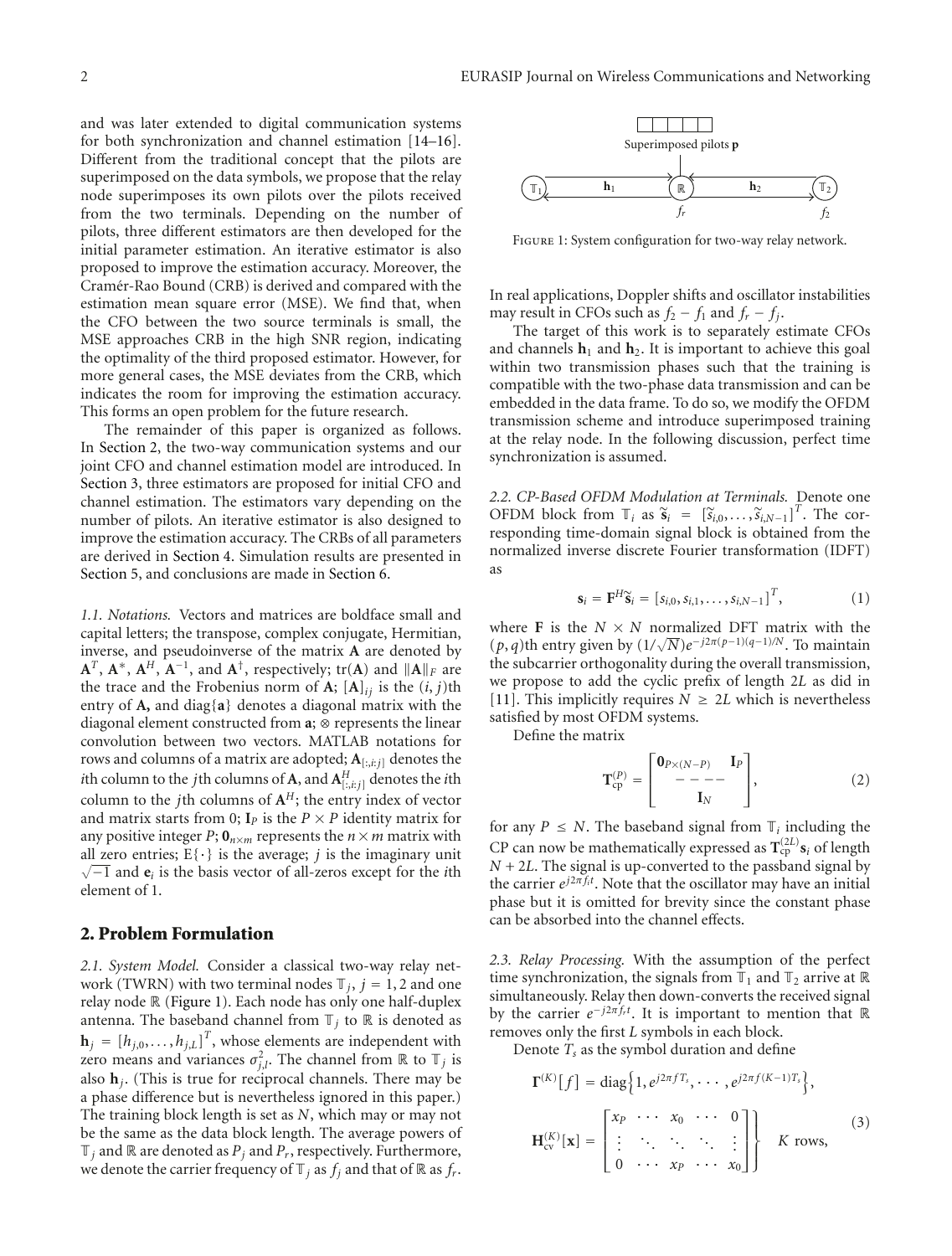for  $\mathbf{x} = [x_0, x_1, \dots, x_p]^T$ . The resultant baseband signal block at  $\mathbb R$  is of length  $N + L$  and can be expressed as

$$
\mathbf{r} = \sum_{i=1}^{2} e^{j2\pi (f_i - f_r)LT_s} \mathbf{\Gamma}^{(N+L)} [f_i - f_r] \mathbf{H}_{cv}^{(N+L)} [\mathbf{h}_i] \mathbf{T}_{cp}^{(2L)} \mathbf{s}_i + \mathbf{n}_r
$$
  
\n
$$
= \sum_{i=1}^{2} e^{j2\pi (f_i - f_r)LT_s} \mathbf{\Gamma}^{(N+L)} [f_i - f_r] \mathbf{T}_{cp}^{(L)} \mathbf{H}_{cp}^{(N)} [\mathbf{h}_i] \mathbf{s}_i + \mathbf{n}_r,
$$
\n(4)

where  $\mathbf{H}_{\text{cp}}^{(N)}[\mathbf{h}_i]$  is the  $N \times N$  circulant matrix with the first column  $[\mathbf{h}_i^T, \mathbf{0}_{1 \times (N-L-1)}^T]^T$ , and we use the property that

$$
\mathbf{H}_{cv}^{(N+L)}[\mathbf{h}_i] \mathbf{T}_{cp}^{(2L)} = \mathbf{T}_{cp}^{(L)} \mathbf{H}_{cp}^{(N)}[\mathbf{h}_i].
$$
 (5)

Moreover, each element in the noise vector  $\mathbf{n}_r$  is assumed to be independent and identically distributed (i.i.d) zero-mean complex white Gaussian with variance  $\sigma_n^2$ . The estimation of the CFO and channels  $\mathbf{h}_1$  and  $\mathbf{h}_2$  at  $\mathbb{R}$  can be easily done as in the  $2 \times 1$  multi-input single-output (MISO) system [17, 18].

The relay then superimposes a time-domain training signal **p** over **r** and obtain

$$
\mathbf{t} = \alpha \mathbf{r} + \mathbf{p},\tag{6}
$$

where the scaling factor  $\alpha$  and the superimposed training should satisfy the following power constraint:<br> $\alpha^2 \mathbf{E} \{ ||\mathbf{r}||^2 \} + ||\mathbf{p}||^2$ 

$$
\alpha^{2} \mathbf{E} \{ ||\mathbf{r}||^{2} \} + ||\mathbf{p}||^{2}
$$
  
=  $\alpha^{2} (N + L) \sum_{j=1}^{2} \sum_{l=0}^{L} \sigma_{j,l}^{2} P_{j} + \alpha^{2} (N + L) \sigma_{n}^{2} + ||\mathbf{p}||^{2}$  (7)  
 $\leq (N + L) P_{r}.$ 

Note that (7) is a constraint on the average power because the instant channel values are unknown before the estimation.

It can be easily shown that the range of *α* is Note that (7) is a constraint on the average power because the instant channel values are unknown before the estimation.<br>It can be easily shown that the range of  $\alpha$  is  $(0, \sqrt{P_r/(\sum_{j=1}^2 \sum_{l=0}^L \sigma_{j,l}^2 P_j + \sigma_n^2)})$  that between the training from  $\mathbb{T}_j$  and the superimposed training from R. Note that the training signal **p** is generated from *N* training signals  $\mathbf{p}_0$  and a cyclic prefix of length *L*. By using our definition (2), the training signal can be expressed as  $\mathbf{p} = \mathbf{T}_{cp}^{(L)} \mathbf{p}_0$ . The pilots  $\mathbf{p}_0$ ,  $\mathbf{s}_1$ , and  $\mathbf{s}_2$  are predesigned at both source terminals for channel estimation.

Finally, R up-converts the resultant signal **t** to passband by the carrier  $e^{j2\pi f_r t}$ .

*2.4. Signal Reformulation at Terminals.* Due to symmetry, we only illustrate the process at  $\mathbb{T}_1$ . After down-converting the passband signal by *e*−*j*2*π f*1*<sup>t</sup>* , T<sup>1</sup> obtains the baseband block of

length  $N + L$ . It then removes the first  $L$  elements and the remaining signal is written as

$$
\mathbf{y} = e^{j2\pi (f_r - f_1)LT_s} \mathbf{\Gamma}^{(N)} [f_r - f_1] \mathbf{H}_{cv}^{(N)} [\mathbf{h}_1] (\alpha \mathbf{r} + \mathbf{p}) + \mathbf{n}_1
$$
  
\n
$$
= \alpha \mathbf{\Gamma}^{(N)} [f_r - f_1] \mathbf{H}_{cv}^{(N)} [\mathbf{h}_1] \mathbf{\Gamma}^{(N+L)} [f_1 - f_r] \mathbf{T}_{cp}^{(L)} \mathbf{H}_{cp}^{(N)} [\mathbf{h}_1] \mathbf{s}_1
$$
  
\n
$$
+ \alpha e^{j2\pi (f_2 - f_1)LT_s} \mathbf{\Gamma}^{(N)} [f_r - f_1] \mathbf{H}_{cv}^{(N)} [\mathbf{h}_1] \mathbf{\Gamma}^{(N+L)} [f_2 - f_r]
$$
  
\n
$$
\times \mathbf{T}_{cp}^{(L)} \mathbf{H}_{cp}^{(N)} [\mathbf{h}_2] \mathbf{s}_2 + e^{j2\pi (f_r - f_1)LT_s} \mathbf{\Gamma}^{(N)} [f_r - f_1]
$$
  
\n
$$
\times \mathbf{H}_{cp}^{(N)} [\mathbf{h}_1] \mathbf{p}_0
$$
  
\n
$$
+ \alpha e^{j2\pi (f_r - f_1)LT_s} \mathbf{\Gamma}^{(N)} [f_r - f_1] \mathbf{H}_{cv}^{(N)} [\mathbf{h}_1] \mathbf{n}_r + \mathbf{n}_1,
$$
  
\n
$$
\sum_{n_e}^{n_e} \tag{8}
$$

where the property

$$
H_{cv}^{(N)}[h_1]T_{cp}^{(L)} = H_{cp}^{(N)}[h_1]
$$
 (9)

is used and, without loss of generality, the noise vector  $n_1$ is assumed to have the same statistics as **n***r*. The equivalent Gaussian noise  $n_e$  has the covariance

$$
\mathbf{R}_n = \sigma_n^2 \bigg( \alpha^2 \mathbf{\Gamma}^{(N)} \big[ f_r - f_1 \big] \mathbf{H}_{\text{cv}}^{(N)} [\mathbf{h}_1] \bigg) \times \big( \mathbf{H}_{\text{cv}}^{(N)} [\mathbf{h}_1] \big)^H \big( \mathbf{\Gamma}^{(N)} \big[ f_r - f_1 \big] \big)^H + \mathbf{I} \bigg). \tag{10}
$$

Define **Ω**<sup>(*K*)</sup>[*f*] = diag{*e*<sup>j2*πf*(*K*−1)*T<sub>s</sub>*,...,*e*<sup>j2*πfT<sub>s</sub>*</sub>,1}. The<br> **H**<sub>C</sub><sup>(*N*</sup>)</sub>[**h**<sub>*i*</sub>]**Γ**<sup>(*N*+*L*)</sup>[*f*] = **Γ**<sup>(*N*)</sup>[*f*]**H**<sub>C</sub><sup>*N*</sup><sub></sub></sub>[*f*]**Ω**(*L*+1)[*f*]**h**<sub>*i*</sub>],</sup></sup> following properties hold

$$
\mathbf{H}_{\text{cv}}^{(N)}[\mathbf{h}_i] \mathbf{\Gamma}^{(N+L)}[f] = \mathbf{\Gamma}^{(N)}[f] \mathbf{H}_{\text{cv}}^{(N)} [\mathbf{\Omega}^{(L+1)}[f] \mathbf{h}_i],
$$
\n
$$
\mathbf{H}_{\text{cp}}^{(N)}[\mathbf{x}_1] \mathbf{H}_{\text{cp}}^{(N)}[\mathbf{x}_2] = \mathbf{H}_{\text{cp}}^{(N)}[\mathbf{x}_1 \circledast \mathbf{x}_2],
$$
\n(11)

where  $\circledast$  denotes the *N*-point circular convolution but reduces to linear convolution if *N* is greater than or equal to the length of  $\mathbf{x}_1 \circledast \mathbf{x}_2$ .

Assuming *N* > 2*L* and using the above properties, we can<br>ther simplify **y** as<br> $\mathbf{y} = \alpha \mathbf{H}_{\text{cp}}^{(N)} \left[ \left( \mathbf{\Omega}^{(L+1)} [f_1 - f_r] \mathbf{h}_1 \right) \otimes \mathbf{h}_1 \right] \mathbf{s}_1$ further simplify **y** as

$$
\mathbf{y} = \alpha \mathbf{H}_{cp}^{(N)} \Big[ \Big( \mathbf{\Omega}^{(L+1)} \big[ f_1 - f_r \big] \mathbf{h}_1 \Big) \otimes \mathbf{h}_1 \Big] \mathbf{s}_1
$$
  
+  $\alpha e^{j2\pi (f_2 - f_1)LT_s} \mathbf{\Gamma}^{(N)} \big[ f_2 - f_1 \big] \mathbf{H}_{cp}^{(N)}$   
 $\times \Big[ \Big( \mathbf{\Omega}^{(L+1)} \big[ f_2 - f_r \big] \mathbf{h}_1 \Big) \otimes \mathbf{h}_2 \Big] \mathbf{s}_2$   
+  $e^{j2\pi (f_r - f_1)LT_s} \mathbf{\Gamma}^{(N)} \big[ f_r - f_1 \big] \mathbf{H}_{cp}^{(N)} \big[ \mathbf{h}_1 \big] \mathbf{p}_0 + \mathbf{n}_e.$  (12)

Define

$$
w = f_r - f_1, \quad \mathbf{a} = \left(\mathbf{\Omega}^{(L+1)}[-w]\mathbf{h}_1\right) \otimes \mathbf{h}_1,
$$
  

$$
v = f_2 - f_1, \quad \mathbf{b} = \left(\mathbf{\Omega}^{(L+1)}[v - w]\mathbf{h}_1\right) \otimes \mathbf{h}_2,
$$
  

$$
\Gamma_L^{(K)}[f] = e^{j2\pi fLT_s}\Gamma^{(K)}[f].
$$
 (13)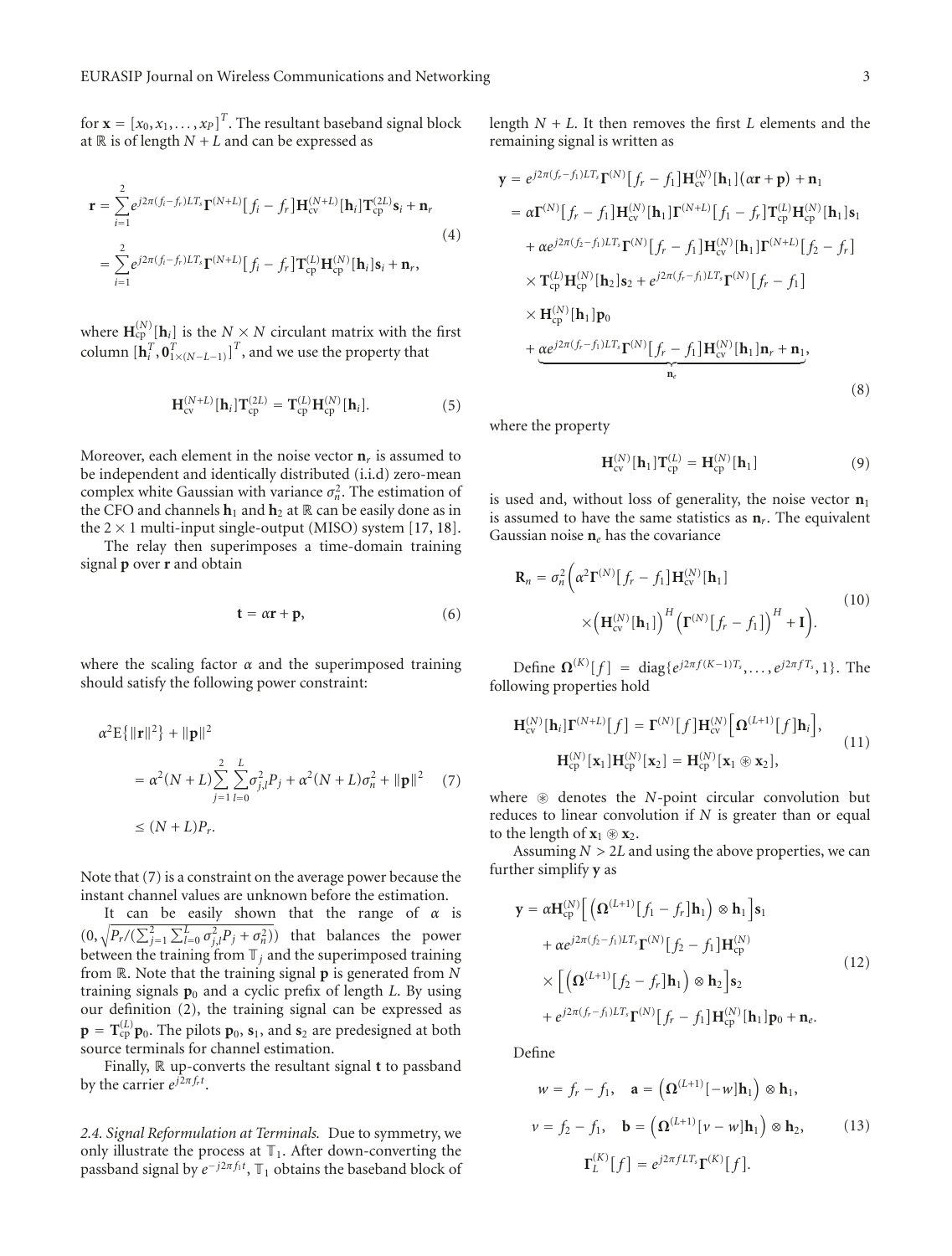Then (12) can be expressed as

$$
\mathbf{y} = \alpha \mathbf{H}_{cp}^{(N)}[\mathbf{a}]\mathbf{s}_1 + \alpha \mathbf{\Gamma}_L^{(N)}[\nu] \mathbf{H}_{cp}^{(N)}[\mathbf{b}]\mathbf{s}_2
$$
  
+ 
$$
\mathbf{\Gamma}_L^{(N)}[\nu] \mathbf{H}_{cp}^{(N)}[\mathbf{h}_1] \mathbf{p}_0 + \mathbf{n}_e
$$
  
= 
$$
\alpha \mathbf{S}_1 \mathbf{a} + \alpha \mathbf{\Gamma}_L^{(N)}[\nu] \mathbf{S}_2 \mathbf{b} + \mathbf{\Gamma}_L^{(N)}[\nu] \mathbf{P} \mathbf{h}_1 + \mathbf{n}_e,
$$
 (14)

where  $S_i$  is the  $N \times (2L + 1)$  circulant matrix with the first column  $s_i$ , and **P** is the  $N \times (L + 1)$  circulant matrix with the first column  $\mathbf{p}_0$ .

#### **3. Joint Estimation Algorithms**

Based on the new signal model (14), the task is to estimate the individual channels  $h_1$ , and  $h_2$  and the CFOs  $v$  and  $w$ . We omit all redundant superscripts and subscripts for notation simplicity and rewrite (14) as

$$
\mathbf{y} = \alpha \mathbf{S}_1 \mathbf{a} + \alpha \mathbf{\Gamma}[\nu] \mathbf{S}_2 \mathbf{b} + \mathbf{\Gamma}[\nu] \mathbf{P} \mathbf{h}_1 + \mathbf{n}_e. \tag{15}
$$

Note that the number of parameters to be estimated is 2*L*+4. Furthermore, **a** is a function of *w* and  $\mathbf{h}_1$ , and **b** is a function of  $v$ ,  $w$ ,  $h_1$  and  $h_2$ . Depending on the number of pilots, we can thus develop three different estimation methods.

*3.1. Estimation for Sufficiently Large N. When*  $N \geq 5L + 5$ *,* there are sufficient degrees of freedom in the training signals, and  $v$ ,  $w$ ,  $a$ ,  $b$  and  $h_1$  can be simply treated as individual variables. That is, the above-mentioned relationships among

the variables are ignored. Rewrite **y** as  
\n
$$
\mathbf{y} = \underbrace{[\alpha \mathbf{S}_1 \quad \alpha \Gamma[\nu] \mathbf{S}_2 \quad \Gamma[\nu] \mathbf{P}]}_{\mathbf{C}} \underbrace{\stackrel{\mathbf{a}}{\mathbf{b}}}_{\mathbf{d}} + \mathbf{n}_e,
$$
\n(16)

where **C** and **d** are defined in (16). From the least-squares (LS) method, the two CFO estimates are<br> $\{\hat{v}, \hat{w}\} = \arg \max y^H C (C^H C)$ 

$$
\{\hat{\mathbf{v}}, \hat{\mathbf{w}}\} = \arg \max_{\mathbf{v}, \mathbf{w}} \mathbf{y}^H \mathbf{C} (\mathbf{C}^H \mathbf{C})^{-1} \mathbf{C}^H \mathbf{y}, \tag{17}
$$

where  $\hat{v}$  and  $\hat{w}$  can be obtained either from a twodimensional search or from the alternating projection that converts the 2-dimensional maximization into a series of 1D maximization problems. Details on the implementation of the alternating projection method can be found from [19]. Then values of **d** are estimated as ectic<br>
esti<br>  $\hat{\mathbf{d}} =$ 

$$
\hat{\mathbf{d}} = (\mathbf{C}^{H}\mathbf{C})^{-1}\mathbf{C}^{H}\mathbf{y},
$$
 (18)  
where the value of **C** is obtained by using the estimates  $\hat{v}$  and

wł<br>*ŵ*.

We next explore the relationships among  $a$ ,  $b$ , and  $h_1$  to improve the quality of the estimates. From (13), we note that the ref<br>of the<br> $(L+1)$   $\begin{bmatrix}L+1\\z\end{bmatrix}$ 

$$
\mathbf{a} = \mathbf{H}_{\text{zp}}^{(L+1)} \Big[ \mathbf{\Omega}^{(L+1)} \big[ -w \big] \mathbf{h}_1 \Big] \mathbf{h}_1,\tag{19}
$$

where  $\mathbf{H}_{\text{zp}}^{(K)}[\mathbf{x}]$  is a tall Toeplitz matrix with the first column  $[\mathbf{x}^T, \mathbf{o}_{1 \times (K-1)}^T]$ . The estimate of  $\mathbf{H}_{\text{zp}}^{(L+1)}[\mathbf{\Omega}^{(L+1)}[-w]\mathbf{h}_1]$  can be expressed as  $\mathbf{H}_{\text{zp}}^{(L+1)}[\mathbf{\Omega}^{(L+1)}[-\hat{w}]\hat{\mathbf{h}}_1].$ is a tall Toeplitz mat<br>The estimate of  $\mathbf{H}_{\text{zp}}^{(L+1)}$ <br> $\mathbf{H}_{\text{zp}}^{(L+1)}[-\hat{\mathbf{w}}]\hat{\mathbf{h}}_1$ .

By subtracting the estimate of the second item in  $(15)$ from **y** and by using (19), an improved estimate of **h**<sub>1</sub> is<br>
obtained as<br>  $\hat{\mathbf{h}}_1 = (\alpha \mathbf{S}_1 \mathbf{H}_{\text{zp}}^{(L+1)} [\mathbf{\Omega}^{(L+1)}[-\hat{w}]\hat{\mathbf{h}}_1] + \mathbf{\Gamma}[w] \mathbf{P})^{\dagger}$ obtained as **y** and a  $\hat{\hat{\mathbf{h}}}_1$  =

$$
\hat{\hat{\mathbf{h}}}_{1} = \left( \alpha \mathbf{S}_{1} \mathbf{H}_{\text{2p}}^{(L+1)} \left[ \mathbf{\Omega}^{(L+1)} \left[ -\hat{\mathbf{w}} \right] \hat{\mathbf{h}}_{1} \right] + \mathbf{\Gamma}[\mathbf{w}] \mathbf{P} \right)^{\dagger} \times \left( \mathbf{y} - \alpha \mathbf{\Gamma}[\mathbf{v}] \mathbf{S}_{2} \hat{\mathbf{b}} \right).
$$
\n(20)

Similarly, from (13) we find that

$$
\times (\mathbf{y} - \alpha \mathbf{\Gamma}[\nu] \mathbf{S}_2 \mathbf{b}).
$$
  
\nn (13) we find that  
\n
$$
\mathbf{b} = \mathbf{H}_{\text{zp}}^{(L+1)} [\mathbf{\Omega}^{(L+1)}[\nu - w] \mathbf{h}_1] \mathbf{h}_2.
$$
 (21)

Thus **h**<sup>2</sup> can be estimated as

$$
\mathbf{b} = \mathbf{H}_{\text{zp}}^{(L+1)} [\mathbf{\Omega}^{(L+1)}[\nu - w] \mathbf{h}_1] \mathbf{h}_2.
$$
 (21)  
be estimated as  

$$
\hat{\mathbf{h}}_2 = \left( \mathbf{H}_{\text{zp}}^{(L+1)} [\mathbf{\Omega}^{(L+1)}[\hat{\nu} - \hat{w}]\hat{\mathbf{h}}_1] \right)^{\dagger} \hat{\mathbf{b}}.
$$
 (22)

In summary, (17), (20) and (22) provide estimates of all the parameters. These initial estimates can be further improved by the iterative estimator developed in Section 3.4.

*3.2. Estimation with Not-So-Large N.* In order to reduce the overhead, we will use fewer pilots than before. Define  $\mathcal{K}_1$ ,  $\mathcal{K}_2$ , and  $\mathcal{K}_r$  as the frequency domain pilot index sets from  $\mathbb{T}_1$ ,  $\mathbb{T}_2$ , and  $\mathbb{R}$ , with cardinality  $K_1$ ,  $K_2$ , and  $K_r$ , respectively. We require  $K_1 \geq L + 1$ ,  $K_2 \geq L + 1$ ,  $K_r \geq L + 1$ , and  $K_1 \cup$  $\mathcal{K}_2 \cup \mathcal{K}_r = \{1, \ldots, N\}$ . Here, we do not assume the disjoint sets, and so  $K_1 + K_2 + K_r \ge N$ . From (15), we know that the  $K_2 \cup K_r = \{1, ..., N\}$ . Here, we do not ass<br>sets, and so  $K_1 + K_2 + K_r \ge N$ . From (15), requency domain pilots are  $\tilde{s}_j = Fs_j$ , and  $\tilde{p}$ frequency domain pilots are  $\tilde{s}_i = \mathbf{F}\mathbf{s}_i$ , and  $\tilde{\mathbf{p}}_0 = \mathbf{F}\mathbf{p}_0$ .

*Remark 1.* As will be seen later that pilots in  $K_r$  are used to estimate  $h_1$ , and those in  $K_2$  are used to estimate  $h_2$  at  $\mathbb{T}_1$ . Due to symmetry, pilots in  $K_1$  are used to estimate  $h_1$  at  $\mathbb{T}_2$ . This gives the above requirements on cardinality.

Let us collect nonzero pilots from  $\mathbb{T}_j$  into a  $K_j \times 1$  vector  $\tilde{\mathbf{s}}_j$  and nonzero pilots from  $\mathbb{R}$  into a  $K_r \times 1$  vector  $\tilde{\mathbf{p}}_0$ . Since **S**<sup>*j*</sup> and **P** are column-wise circulant matrices, they can be represented as  $S_j = F^H \text{diag}\left\{\tilde{s}_j\right\} F_{[:,1:2L+1]} = F^H_{[:,\mathcal{K}_i]} \text{diag}\left\{\tilde{s}_j\right\} F_{[:,\mathcal{K}_i,1:2L+1]}$ represented as  $\mathbf{r}$  $\lim_{n \to \infty} \frac{dX_n}{dx}$ <br> $\lim_{n \to \infty} \frac{dY_n}{dx}$  $\overline{a}$ 

$$
\mathbf{S}_{j} = \mathbf{F}^{H} \operatorname{diag} \{ \widetilde{\mathbf{s}}_{j} \} \mathbf{F}_{[:,1:2L+1]} = \mathbf{F}_{[:,\mathcal{K}_{j}]}^{H} \operatorname{diag} \{ \widetilde{\mathbf{s}}_{j} \} \mathbf{F}_{[\mathcal{K}_{j},1:2L+1]}
$$

$$
\mathbf{P} = \mathbf{F}^{H} \operatorname{diag} \{ \widetilde{\mathbf{p}}_{0} \} \mathbf{F}_{[:,1:L+1]} = \mathbf{F}_{[:,\mathcal{K}_{r}]}^{H} \operatorname{diag} \{ \widetilde{\mathbf{p}}_{0} \} \mathbf{F}_{[\mathcal{K}_{r},1:L+1]}.
$$
(23)

Define  $\overline{\mathcal{K}}_1$  as the complement set of  $\mathcal{K}_1$ . Multiplying both

sides of (15) with 
$$
\mathbf{F}_{[\overline{\mathcal{K}}_1,:]}
$$
 yields  
\n
$$
\mathbf{F}_{[\overline{\mathcal{K}}_1,:]}\mathbf{y} = \underbrace{\left[\alpha\mathbf{F}_{[\overline{\mathcal{K}}_1,:]}\mathbf{\Gamma}[v]\mathbf{F}_{[:,\mathcal{K}_2]}^H \text{ diag}\{\mathbf{\check{s}}_2\} - \mathbf{F}_{[\overline{\mathcal{K}}_1,:]}\mathbf{\Gamma}[w]\mathbf{P}\right]}_{\mathbf{C}_1}
$$
\n
$$
\times \underbrace{\mathbf{\check{b}}_1}_{\mathbf{d}_1} + \mathbf{F}_{[\overline{\mathcal{K}}_1,:]}\mathbf{n}_e,
$$
\n(24)

where  $\check{\mathbf{b}} = \mathbf{F}_{\left[\mathcal{K}_2,1:2L+1\right]} \mathbf{b}$  is the DFT response of **b** on the subcarrier set  $\mathcal{K}_2$ , and **C**<sub>1</sub> is an  $(N - K_1) \times (K_2 + L + 1)$  matrix.

As long as  $N - K_1 - K_2 - (L + 1) \geq 2$ , namely, when there is sufficient degree of freedom to estimate the two unknown CFOs, they can be estimated as<br>  $\{\hat{v}, \hat{w}\} = \arg \max \mathbf{y}^H \mathbf{F}_{[\overline{w}, \cdot]}^H$ 

$$
\{\hat{\mathbf{v}},\hat{\mathbf{w}}\} = \arg\max_{\mathbf{v},\mathbf{w}} \mathbf{y}^H \mathbf{F}_{\left[\overline{\mathcal{K}}_1,:\right]}^H \mathbf{C}_1 \left(\mathbf{C}_1^H \mathbf{C}_1\right)^{-1} \mathbf{C}_1^H \mathbf{F}_{\left[\overline{\mathcal{K}}_1,:\right]} \mathbf{y}.
$$
\n(25)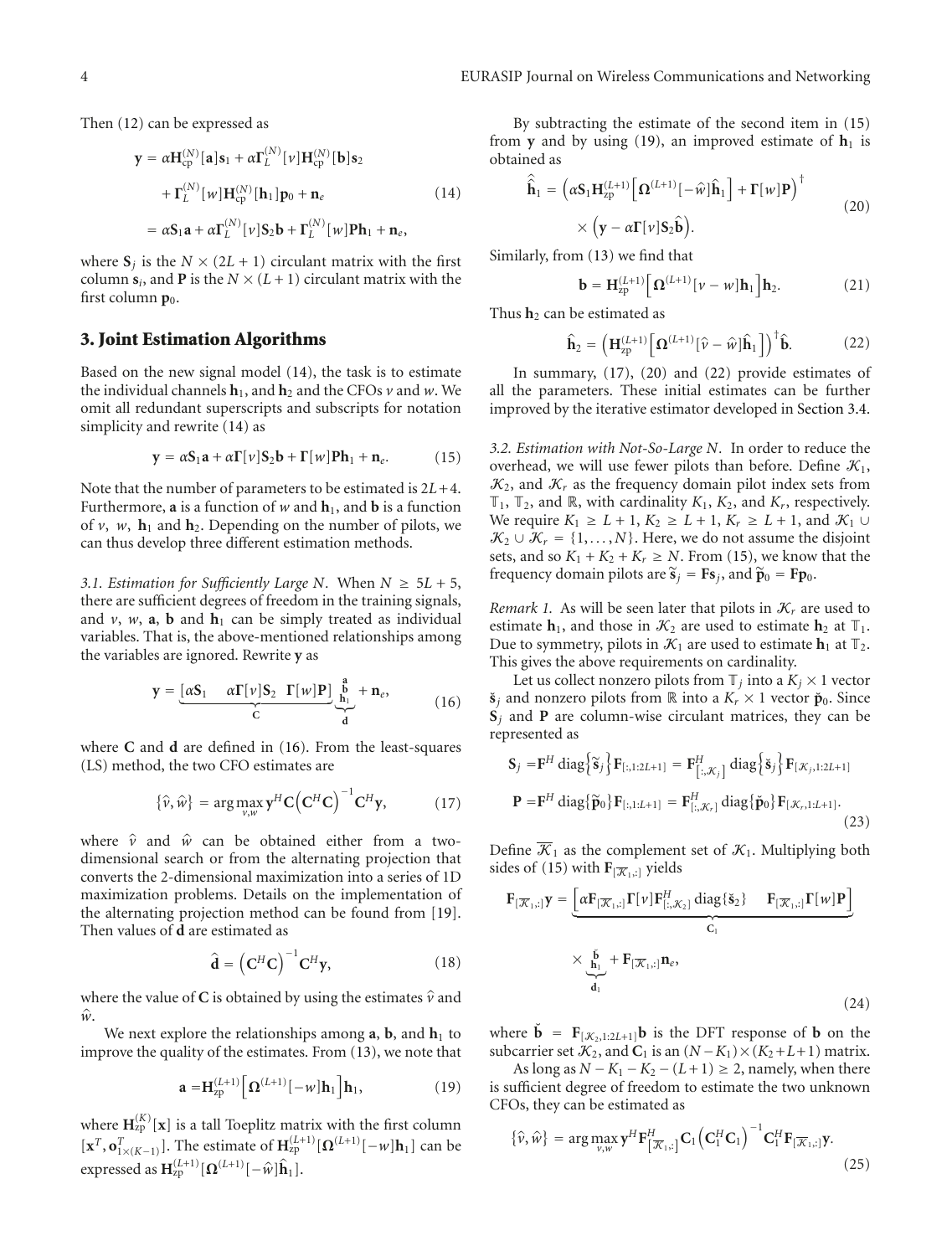Considering the range of  $K_i$  and  $K_r$ , the minimum number of *N* is 3*L* + 5, when sets are disjoint, and  $K_1 = K_2 = L + 1$ ,<br>  $K_r = L + 3$ . Then,<br>  $\hat{\mathbf{d}}_1 = (\mathbf{C}_1^H \mathbf{C}_1)^{-1} \mathbf{C}_1^H \mathbf{F}_{[\overline{K}_1,:]} \mathbf{y}.$  (26)  $K_r = L + 3$ . Then,

$$
\widehat{\mathbf{d}}_1 = \left(\mathbf{C}_1^H \mathbf{C}_1\right)^{-1} \mathbf{C}_1^H \mathbf{F}_{\left[\overline{\mathcal{K}}_1, : \right]} \mathbf{y}.
$$
 (26)

By definition

$$
\mathbf{u}_1 - (\mathbf{C}_1 \mathbf{C}_1) \quad \mathbf{C}_1 \mathbf{r}_{[\mathcal{K}_1,:]} \mathbf{y}.
$$
\nition

\n
$$
\mathbf{\check{b}} = \mathbf{F}_{[\mathcal{K}_2, 1:2L+1]} \mathbf{H}_{zp}^{(L+1)} \left[ \mathbf{\Omega}^{(L+1)} \left[ \mathbf{v} - \mathbf{w} \right] \mathbf{h}_1 \right] \mathbf{h}_2.
$$
\n(27)

$$
\mathbf{v} = \mathbf{1}_{\{\mathcal{N}_2\}, 1; 2L+1\}} \mathbf{1}_{\mathbf{2}} p \quad \mathbf{1}_{\mathbf{2}} \qquad \mathbf{1}_{\mathbf{v}} \qquad \text{with } \mathbf{1}_{\mathbf{1}} \mathbf{1}_{\mathbf{2}}.\tag{27}
$$
\n
$$
\text{Then, } \mathbf{h}_2 \text{ can be estimated as}
$$
\n
$$
\hat{\mathbf{h}}_2 = \left( \mathbf{F}_{[\mathcal{K}_2, 1; 2L+1]} \mathbf{H}_{\mathbf{2}}^{(L+1)} \left[ \mathbf{\Omega}^{(L+1)} \left[ \mathbf{v} - \mathbf{w} \right] \mathbf{h}_1 \right] \right)^\dagger \mathbf{b}.\tag{28}
$$

*Remark 2.* Though the number of unknown parameters is  $2L + 3$ , we should allow certain redundancy to provide low complexity estimation, for example, linear estimation. In our work, the minimum training length is set as  $N = 3L + 5$ .

*3.3. Joint Estimation with Minimum Training Length: A Special Case.* In practical applications, the relay terminal is often a simple device while the two source terminals may employ high-precision synchronization circuits. Thus, it is reasonable to expect the CFO between the two source terminals to be negligible. In this case,  $v \approx 0$  or  $v \ll$ 1*/N*, that is, one subcarrier spacing. This is also true at the CFO tracking stage when the frequency difference between two terminals is quite small. By taking advantage of the negligible CFO between the two source terminals, parameter estimation is achieved with the minimum training length  $N = 2L + 3$ , that is, the same number of the unknowns variables.

Let us choose the same frequency pilot sets for  $\mathbb{T}_1$  and  $\mathbb{T}_2$ , that is,  $\mathcal{K}_1 = \mathcal{K}_2$ . Left multiplying the received signal **y** by  $\mathbf{F}_{[\overline{K}_1,1]}$  gives

$$
\mathbf{F}_{[\overline{\mathcal{K}}_{1},:]}\,\text{gives}
$$
\n
$$
\mathbf{F}_{[\overline{\mathcal{K}}_{1},:]}\mathbf{y} = \underbrace{\alpha \mathbf{F}_{[\overline{\mathcal{K}}_{1},:]}\mathbf{\Gamma}[v]\mathbf{F}_{[:,\mathcal{K}_2]}^H}_{\approx 0} \text{diag}\{\mathbf{\check{s}}_2\} \mathbf{F}_{[\mathcal{K}_i,1:2L+1]}\mathbf{b}
$$
\n
$$
+ \underbrace{\mathbf{G}_{[\overline{\mathcal{K}}_{1},:]}\mathbf{\Gamma}[w]\mathbf{p}\mathbf{h}_1}_{\mathbf{C}_2} + \mathbf{F}_{[\overline{\mathcal{K}}_{1},:]}\mathbf{n}_e,
$$
\n(29)

where  $C_2$  is an  $(N - K_1) \times (L + 1)$  matrix, and the first term is negligible because  $v \approx 0$ . As long as  $(N - K_1 - L - 1) \ge 1$ , the CFO between the relay and the first source terminal can<br>be obtained as<br> $\hat{w} = \arg \max_{w} \mathbf{y}^H \mathbf{F}_{[\overline{\mathcal{K}}_1,:]}^H \mathbf{C}_2 (\mathbf{C}_2^H \mathbf{C}_2)^{-1} \mathbf{C}_2^H \mathbf{F}_{[\overline{\mathcal{K}}_1,:]} \mathbf{y},$ be obtained as  $\frac{10}{4}$  the fir

$$
\hat{w} = \arg \max_{w} \mathbf{y}^{H} \mathbf{F}_{[\overline{\mathcal{K}}_{1},:]}^{H} \mathbf{C}_{2} (\mathbf{C}_{2}^{H} \mathbf{C}_{2})^{-1} \mathbf{C}_{2}^{H} \mathbf{F}_{[\overline{\mathcal{K}}_{1},:]} \mathbf{y},
$$
\n
$$
\hat{\mathbf{h}}_{1} = \mathbf{C}_{2}^{\dagger} \mathbf{F}_{[\overline{\mathcal{K}}_{1},:]} \mathbf{y}.
$$
\nSince **a** can be estimated from  $\hat{w}$  and  $\hat{\mathbf{h}}_{1}$ , then  $\mathbf{h}_{2}$  can be

estimated as **h**  $\hat{\mathbf{h}}_2 = \mathbf{C}_3^{\dagger} \left( \mathbf{y} - \alpha \mathbf{S}_1 \hat{\mathbf{a}} - \mathbf{\Gamma}[\hat{\mathbf{w}}] \mathbf{P} \hat{\mathbf{h}}_1 \right)$ 

$$
\hat{\mathbf{h}}_2 = \mathbf{C}_3^{\dagger} \left( \mathbf{y} - \alpha \mathbf{S}_1 \hat{\mathbf{a}} - \mathbf{\Gamma}[\hat{w}] \mathbf{P} \hat{\mathbf{h}}_1 \right),
$$
\n(31)  
\nwhere  $\mathbf{C}_3 = \alpha \mathbf{S}_2 \mathbf{H}_{\text{zp}}^{(L+1)} [\Omega^{(L+1)}[\hat{v} - \hat{w}] \hat{\mathbf{h}}_1].$ 

The estimates given by (30) and (31) need not be improved by iterations because they already achieve CRB under high SNR conditions.

*3.4. Iterative Algorithm to Improve the Performance.* With the initial estimates of all the parameters, an iterative approach can be applied to improve the estimation accuracy. Re-denote the initial estimate as  $v^{\{0\}}$ ,  $w^{\{0\}}$ ,  $\mathbf{a}^{\{0\}}$ ,  $\mathbf{b}^{\{0\}}$ ,  $\mathbf{h}_{1}^{\{0\}}$ ,  $\mathbf{h}_{2}^{\{0\}}$ , respectively, with the superscript representing the number of the iterations. We will estimate  $v^{\{1\}}$ ,  $w^{\{1\}}$ simultaneously from the ML estimation process as

$$
[\nu^{[1]}, \omega^{[1]}]
$$
  
= arg min<sub>ν, ω</sub>  $(\mathbf{y} - \alpha \mathbf{S}_1 \mathbf{a}^{\{0\}} - \alpha \mathbf{\Gamma}[\nu] \mathbf{S}_2 \mathbf{b}^{\{0\}} - \mathbf{\Gamma}[\omega] \mathbf{P} \mathbf{h}_1^{\{0\}})^H \mathbf{R}_n^{-1}$   
×  $(\mathbf{y} - \alpha \mathbf{S}_1 \mathbf{a}^{\{0\}} - \alpha \mathbf{\Gamma}[\nu] \mathbf{S}_2 \mathbf{b}^{\{0\}} - \mathbf{\Gamma}[\omega] \mathbf{P} \mathbf{h}_1^{\{0\}}),$  (32)

where **R**<sub> $n$ </sub><sup>1</sup> is always obtained by using the newest estimates<br>of w and **h**<sub>1</sub> in (10) expressed as<br> $\mathbf{R}_n = \sigma_n^2 \left( \alpha^2 \mathbf{\Gamma}^{(N)} \left[ w^{(0)} \right] \mathbf{H}_{cv}^{(N)} \left[ \mathbf{h}_1^{(0)} \right] \right)$ of *w* and  $h_1$  in (10) expressed as

$$
\mathbf{R}_{n} = \sigma_{n}^{2} \left( \alpha^{2} \mathbf{\Gamma}^{(N)} \left[ w^{\{0\}} \right] \mathbf{H}_{\text{cv}}^{(N)} \left[ \mathbf{h}_{1}^{\{0\}} \right] \right) \times \left( \mathbf{H}_{\text{cv}}^{(N)} \left[ \mathbf{h}_{1}^{\{0\}} \right] \right)^{H} \left( \mathbf{\Gamma}^{(N)} \left[ w^{\{0\}} \right] \right)^{H} + \mathbf{I} \right). \tag{33}
$$

The complexity here is not significant even if the 2 dimensional search is applied, since the search region for fine estimation is around the initial estimation and is thus very small.

Then we can obtain  $\mathbf{h}_{2}^{\{1\}}$  and  $\mathbf{h}_{1}^{\{1\}}$  from

$$
\mathbf{h}_{2}^{\{1\}} = \arg \min_{\mathbf{h}_{2}} \left( \mathbf{y} - \alpha \mathbf{S}_{1} \mathbf{a}^{\{0\}} - \Gamma \left[ w^{\{1\}} \right] \mathbf{P} \mathbf{h}_{1}^{\{0\}} \n- \alpha \Gamma \left[ v^{\{1\}} \right] \mathbf{S}_{2} \mathbf{H}_{12}^{\{1\}} \mathbf{h}_{2} \right)^{H} \mathbf{R}_{n}^{-1} \n\times \left( \mathbf{y} - \alpha \mathbf{S}_{1} \mathbf{a}^{\{0\}} \right), \n- \Gamma \left[ w^{\{1\}} \right] \mathbf{P} \mathbf{h}_{1}^{\{0\}} - \alpha \Gamma \left[ v^{\{1\}} \right] \mathbf{S}_{2} \mathbf{H}_{12}^{\{1\}} \mathbf{h}_{2} \right) \n\mathbf{h}_{1}^{\{1\}} = \arg \min_{\mathbf{h}_{1}} \left( \mathbf{y} - \left[ \alpha \mathbf{S}_{1} \mathbf{H}_{11}^{\{0\}} + \alpha \Gamma \left[ v^{\{1\}} \right] \mathbf{S}_{2} \mathbf{H}_{2p}^{\{L+1\}} \right] \mathbf{h}_{2}^{\{1\}} \right] \n\times \Omega^{L+1} \left[ v^{\{1\}} - w^{\{1\}} \right] + \Gamma \left[ w^{\{1\}} \right] \mathbf{P} \right] \mathbf{h}_{1} \right)^{H} \n\times \mathbf{R}_{n}^{-1} \left( \mathbf{y} - \left[ \alpha \mathbf{S}_{1} \mathbf{H}_{11}^{\{0\}} + \alpha \Gamma \left[ v^{\{1\}} \right] \mathbf{S}_{2} \mathbf{H}_{2p}^{\{L+1\}} \right] \mathbf{h}_{2}^{\{1\}} \right] \n\times \Omega^{L+1} \left[ v^{\{1\}} - w^{\{1\}} \right] + \Gamma \left[ w^{\{1\}} \right] \mathbf{P} \right] \mathbf{h}_{1} \right),
$$
\n(34)

where  $\mathbf{H}_{12}^{\{1\}} = \mathbf{H}_{2p}^{(L+1)}[\mathbf{\Omega}^{(L+1)}[v^{\{1\}} - w^{\{1\}}]\mathbf{h}_{1}^{\{0\}}],$  and  $\mathbf{H}_{11}^{\{0\}} = \mathbf{H}_{2p}^{(L+1)}[\mathbf{\Omega}^{(L+1)}[-w^{\{1\}}]\mathbf{h}_{1}^{\{0\}}].$ 

The interactive processing could gain the improvement from the fact that the initial estimation does not fully exploit the correlation between  $\mathbf{a}$ ,  $\mathbf{b}$ , and  $\mathbf{h}_1$ .

*Remark 3.* The superimposed training used in our paper is different from the traditional ones in two aspects. First, traditional superimposed pilots [14] are added on the data symbols while our superimposed pilots are added on the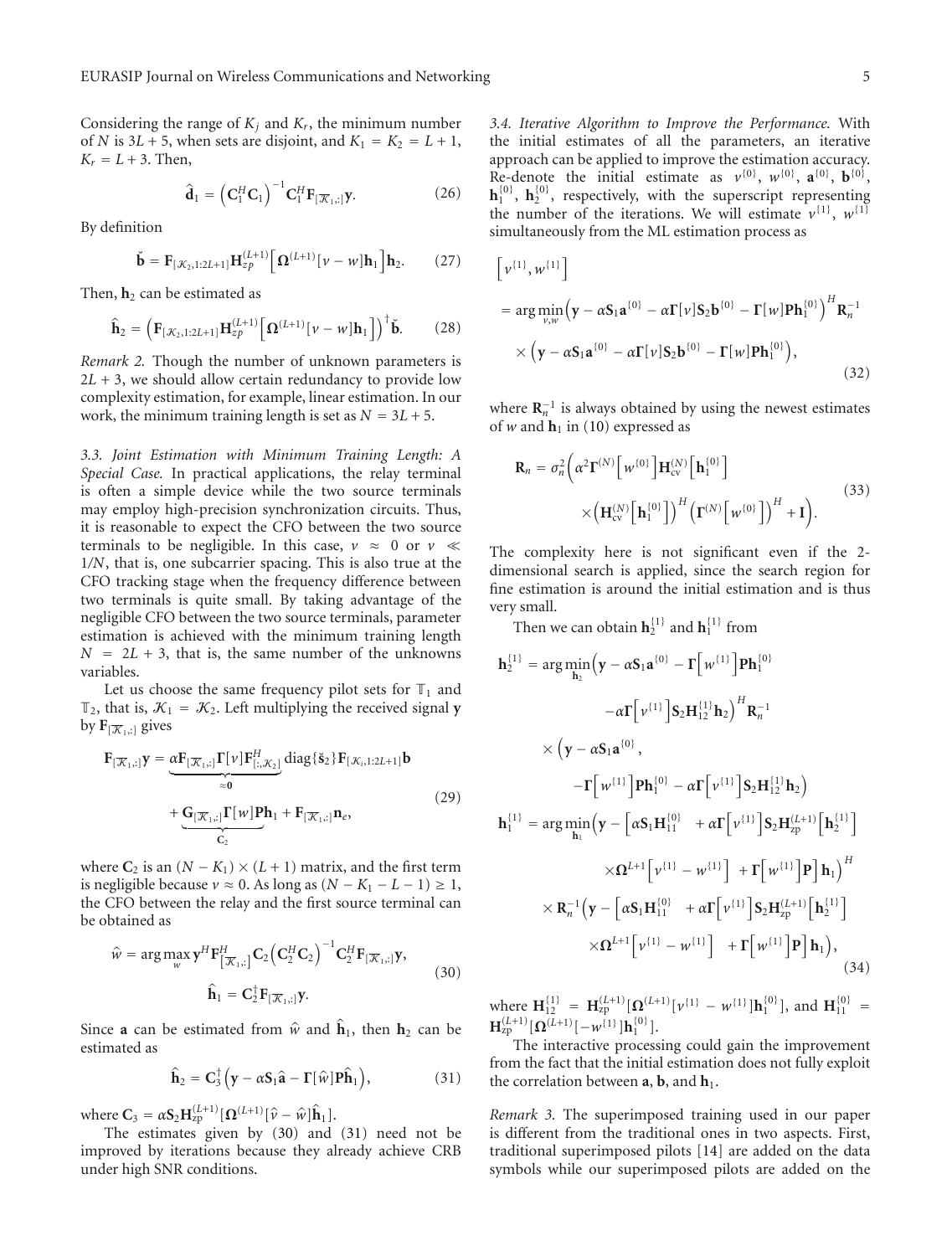pilots from the source by the relay. On the other hand, traditional superimposed pilots [15] select the first order statistics for channel estimation while we use the nullingbased LS method for joint CFO and channel estimation.

#### **4. Cramer-Rao Bound ´**

In this section, we derive the CRB that defines the theoretical bound of the estimation accuracy. The CRB is an important tool to study the performance of the estimation algorithms.

Define

$$
\mu \triangleq \alpha \mathbf{S}_1 \mathbf{a} + \alpha \Gamma[\nu] \mathbf{S}_2 \mathbf{b} + \Gamma[\nu] \mathbf{P} \mathbf{h}_1,
$$
  

$$
\eta \triangleq [\nu, \nu, \Re{\{\mathbf{h}_1\}}^T, \Im{\{\mathbf{h}_1\}}^T, \Re{\{\mathbf{h}_2\}}^T, \Im{\{\mathbf{h}_2\}}^T]^T.
$$
 (35)

According to  $[20]$ , the  $(i, j)$ th entry of the Fisher Information Matrix (FIM) can be calculated as  $j$ )th o<br>calcul:<br>+ tr  $\begin{bmatrix} 1 \end{bmatrix}$ 

$$
[\mathbf{F}]_{i,j} = 2\Re\left[\frac{\partial\mu^H}{\partial\eta_i}\mathbf{R}_n^{-1}\frac{\partial\mu}{\partial\eta_j}\right] + \text{tr}\left[\mathbf{R}_n^{-1}\frac{\partial\mathbf{R}_n}{\partial\eta_i}\mathbf{R}_n^{-1}\frac{\partial\mathbf{R}_n}{\partial\eta_j}\right].
$$
 (36)

After some tedious simplifications, we derive

$$
\frac{\partial \mu}{\partial v} = j\alpha \mathbf{D}_1 \Gamma[v] \mathbf{S}_2 \mathbf{b} + j\Gamma[v] \mathbf{S}_2 \mathbf{H}_{zp}^{(L+1)}
$$
\n
$$
\times [\mathbf{h}_2] \mathbf{D}_0 \Omega^{(L+1)}[v - w] \mathbf{h}_1,
$$
\n
$$
\frac{\partial \mu}{\partial w} = \alpha \mathbf{S}_1 \mathbf{H}_{zp}^{(L+1)}[\mathbf{h}_1] (-j\mathbf{D}_0) \Omega^{(L+1)}[-w] \mathbf{h}_1
$$
\n
$$
+ \alpha \Gamma[v] \mathbf{S}_2 \mathbf{H}_{zp}^{(L+1)}[\mathbf{h}_2] (-j\mathbf{D}_0) \Omega^{(L+1)}[v - w] \mathbf{h}_1
$$
\n
$$
+ j\mathbf{D}_1 \Gamma[w] \mathbf{P} \mathbf{h}_1,
$$
\n
$$
\frac{\partial \mu}{\partial \Re{\{\mathbf{h}_1\}}^T} = \alpha \mathbf{S}_1 \mathbf{H}_{zp}^{(L+1)}[\Omega^{(L+1)}[-w] \mathbf{h}_1]
$$
\n
$$
+ \alpha \mathbf{S}_1 \mathbf{H}_{zp}^{(L+1)}[\mathbf{h}_1] \Omega^{(L+1)}[-w]
$$
\n
$$
+ \alpha \Gamma[v] \mathbf{S}_2 \mathbf{H}_{zp}^{(L+1)}[\mathbf{h}_2] \Omega^{(L+1)}[v - w] + \Gamma[w] \mathbf{P},
$$
\n
$$
\frac{\partial \mu}{\partial \Phi \mathbf{h}_2 \mathbf{h}_2^T} = \alpha \Gamma[v] \mathbf{S}_2 \mathbf{H}_{zp}^{(L+1)}[\Omega^{(L+1)}[v - w] \mathbf{h}_1],
$$
\n
$$
\frac{\partial \mathbf{R}_n}{\partial w} = \sigma_n^2 \left( j\alpha^2 \mathbf{D}_N \Gamma^{(N)}[w] \mathbf{H}_{cv}^{(N)}[\mathbf{h}_1] \left( \mathbf{H}_{cv}^{(N)}[\mathbf{h}_1] \right)^H
$$
\n
$$
\times \Gamma^{(N)}[-w] - j\alpha^2 \Gamma^{(N)}[w] \mathbf{H}_{cv}^{(N)}[\mathbf{h}_1]
$$
\n
$$
\frac{\partial \mathbf{R
$$

where

$$
\mathbf{D}_0 = 2\pi T_s \operatorname{diag}\{L, (L-1), \dots, 1, 0\},
$$
  
\n
$$
\mathbf{D}_1 = 2\pi T_s \operatorname{diag}\{L, \dots, (L+N-1)\},
$$
  
\n
$$
\mathbf{D}_N = 2\pi T_s \operatorname{diag}\{0, 1, \dots, (N-1)\},
$$
  
\n(38)

and  $\mathbf{e}_i$  is an  $(L+1) \times 1$  vector whose *i*th element equals 1 and others 0.

The CRB of  $\eta$  is then obtained by inverting the FIM **F**. Since  $\ddot{\phantom{0}}$ 

$$
\begin{bmatrix} \nu \\ w \\ h_1 \\ h_2 \end{bmatrix} = \begin{bmatrix} 1, & 0, & \mathbf{0}^T, & \mathbf{0}^T, & \mathbf{0}^T, & \mathbf{0}^T \\ 0, & 1, & \mathbf{0}^T, & \mathbf{0}^T, & \mathbf{0}^T, & \mathbf{0}^T \\ \mathbf{0}, & \mathbf{0}, & \mathbf{I}_{L+1}, & j\mathbf{I}_{L+1}, & 0 \cdot \mathbf{I}_{L+1}, & 0 \cdot \mathbf{I}_{L+1} \\ \mathbf{0}, & \mathbf{0}, & 0 \cdot \mathbf{I}_{L+1}, & 0 \cdot \mathbf{I}_{L+1}, & j\mathbf{I}_{L+1} \end{bmatrix} \times \eta,
$$
\n
$$
\equiv (39)
$$

the CRB of  $v$ ,  $w$ ,  $h_1$ , and  $h_2$  can be expressed as

$$
CRB = \mathbf{\Xi} \cdot \mathbf{F}^{-1} \cdot \mathbf{\Xi}^{H}.
$$
 (40)

#### **5. Simulation Results**

The performance of the proposed three estimation algorithms along with the iterative estimator is investigated. A four-tap model for both  $h_1$  and  $h_2$  is assumed, and each tap is assumed complex Gaussian with unit variance as did in [21]. The variance of the noise is taken as  $\sigma_n^2 = 1$ . The normalized frequencies  $f_1$ ,  $f_r$ , and  $f_2$  are set as 0.94, 1, and 1.06, respectively. The MSE is chosen as the figure of merit, defined by

$$
MSE(\nu) = \frac{1}{10000} \sum_{i=1}^{10000} (\hat{\nu}_i - \nu)^2,
$$
  
\n
$$
MSE(\nu) = \frac{1}{10000} \sum_{i=1}^{10000} (\hat{\nu}_i - \nu)^2,
$$
  
\n
$$
MSE(\mathbf{x}) = \frac{1}{10000} \sum_{i=1}^{10000} \frac{1}{4} (\hat{\mathbf{x}}_i - \mathbf{x})^2,
$$
\n(41)

where  $x$  represents  $h_1$  or  $h_2$ , and 10000 is the number of the Monte-Carlo trials used for average. In all the following simulations,  $\alpha$  is set as half the maximum value, that is,  $\alpha = 0.5\sqrt{P_r/(\sum_{j=1}^2\sum_{l=0}^L\sigma_{j,l}^2P_j + \sigma_n^2)}$ .

*5.1. Sufficiently Large N.* In this case, we chose  $N = 24$ , which is greater than  $5L + 5 = 20$ . The received signal **y** at T<sub>1</sub> is generated according to (9). Initial CFO and channel estimates are obtained from **y** through (17) and (18). The estimate  $\hat{\mathbf{h}}_1$  of  $\mathbf{h}_1$  is updated as (20). Finally, the iterative estimates are obtained from **y** through (17) and (18). The estimator in Section 3.4 is applied and is found to converge in three iterations.

The MSEs and CRBs of CFO estimation as a function of SNR are shown in Figure 2. The iterative algorithm improves the estimation accuracy significantly. Specifically,

$$
(37)
$$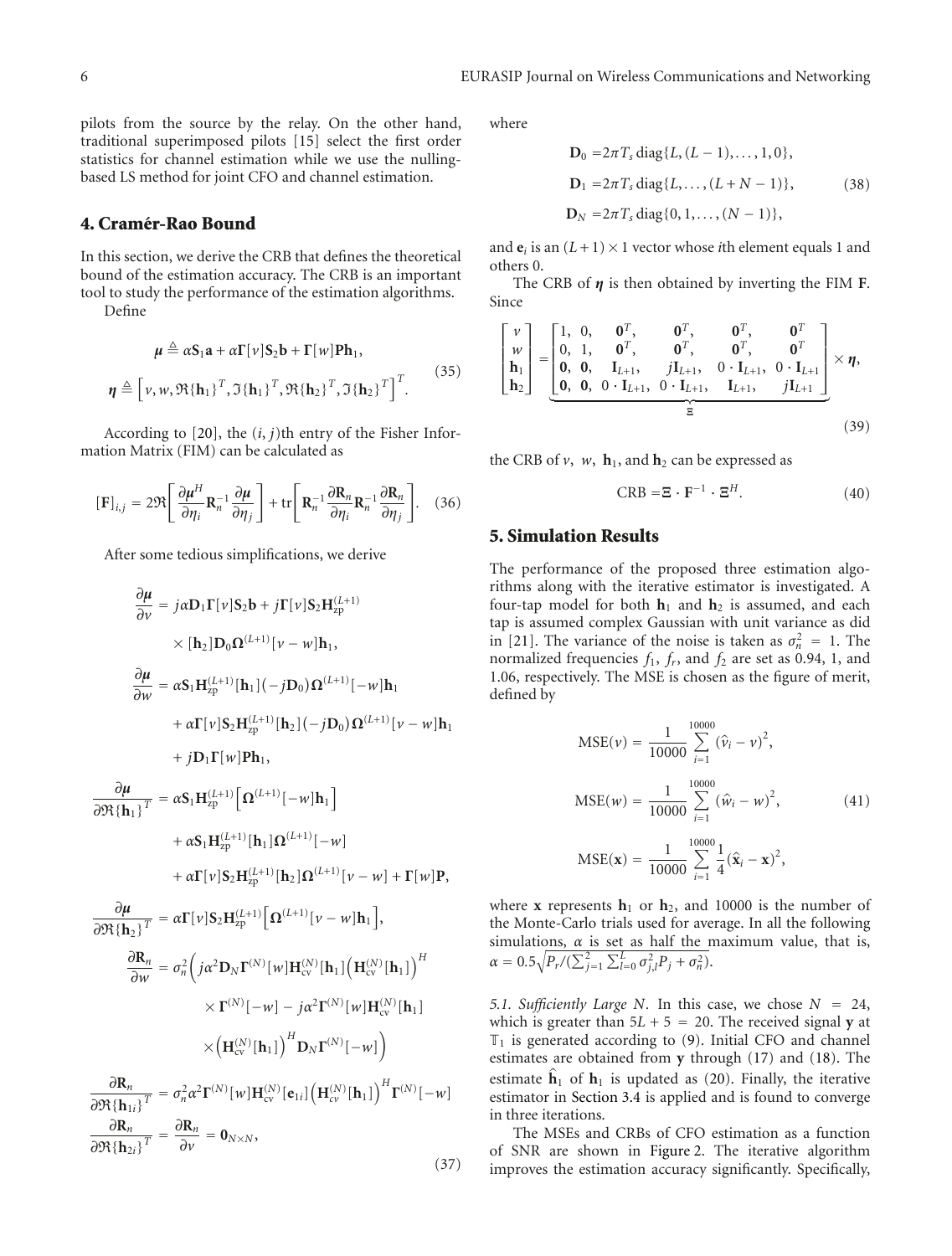

Figure 2: CFO estimation MSE versus SNR: *<sup>N</sup>* <sup>=</sup> 24.

the improvement of *w*, which is the CFO between  $\mathbb R$  and  $\mathbb T_1$ , is much more significant than that of  $\nu$ , the CFO between  $\mathbb{T}_2$ and  $\mathbb{T}_1$ . The reason is due to the fact that the received signals contain more information about *w* than that about *v*. In (14), all components of **y** contain information about *w* while only the second term of **y** does so of *v*.

The channel estimation MSEs and CRBs versus SNR are shown in Figure 3. It is observed that the gaps between the MSE and the CRB are smaller compared to those in the CFO estimation. The reason is that phase errors have less effect on the channel estimation than on the CFO estimation. Similarly to CFO estimation, iteration improves the estimation accuracy, and  $\mathbf{h}_1$  improves more than  $\mathbf{h}_2$  since most components of **y** contain the information of **h**1.

*5.2. Not-So-Large <sup>N</sup>.* Next we choose *<sup>N</sup>* <sup>=</sup> <sup>3</sup>*<sup>L</sup>* + 5 <sup>=</sup> 14, and  $\mathcal{K}_1 = 4, \mathcal{K}_2 = 4, \mathcal{K}_r = 6$ . The initial CFO and channel estimates are obtained from (25), (26), and (28). The estimates are iteratively updated. We find that ten iterations reach convergence. The MSEs and CRBs versus SNRs for both CFO and channel estimation are displayed in Figures 4 and 5, respectively.

Since smaller training length is applied and the average symbol power is kept the same, the performance here is a little worse than that in Figures 2 and 3. It is observed that in the high SNR region, the MSEs approach CRBs after ten iterations. The iterative estimator improves the estimation of **h**<sup>1</sup> for all SNRs while, for **h**2, it only works at the high SNR region. Conversely, the iterative estimator degrades the estimation of  $h_2$  at low SNRs. A possible reason is as follows. Since only the second item of  $y$  in (14) contains  $h_2$ , and iterations require reconstruction of **a** from the initial



Figure 3: Channel estimation MSE versus SNR: *<sup>N</sup>* <sup>=</sup> 24.



Figure 4: CFO estimation MSE versus SNR: *<sup>N</sup>* <sup>=</sup> 14.

estimate  $\hat{w}$  and  $\mathbf{h}_1$ , the ambiguity of  $\mathbf{h}_2$  increased at the low SNR region from errors of all factors. However, in the case of large training length, for example,  $N = 24$ , **a** is directly estimated, which avoids the error propagation from erroneous  $\hat{w}$  and  $\hat{h}_1$ . Therefore similar phenomenon is not observed in Figure 3.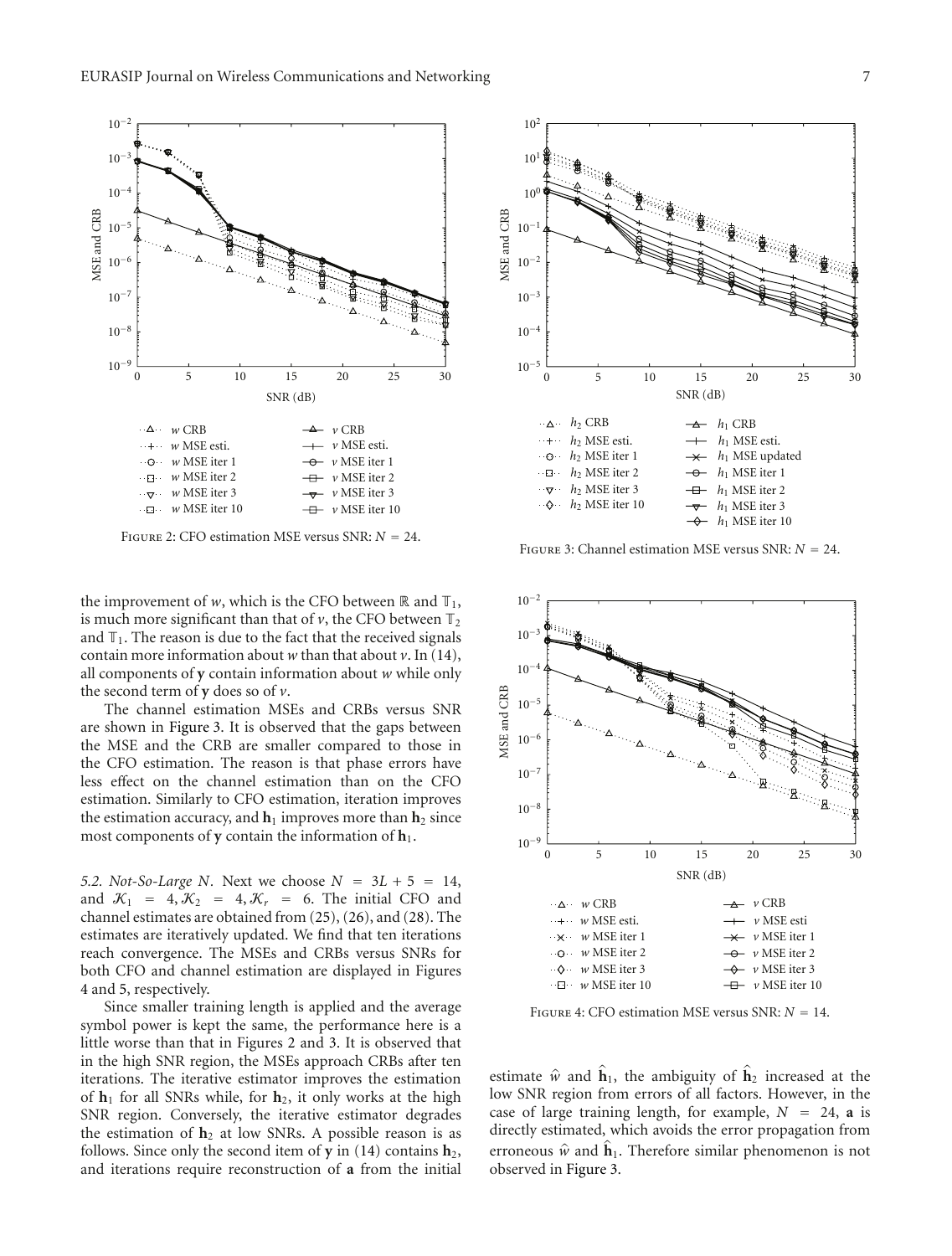

Figure 5: Channel estimation MSE versus SNR: *<sup>N</sup>* <sup>=</sup> 14.

From Figure 2 to Figure 5, one key conclusion is that there is room for new algorithms to improve the performance, due to the gap between MSEs and CRBs. This open question is an interesting topic for the future research.

*5.3. Minimum N: A Special Case.* In the last example, we set *f*<sup>2</sup> as 0.95 and 0.9401, such that the CFOs between the two terminals are  $v = 0.01$  and  $v = 0.0001$ , respectively. The minimum training length is chosen as  $N = 2L + 3 = 9$ . The CFO and channel estimation results can be obtained from (30) and (31). As mentioned before, these cases do not require iterations because  $\nu$  is nearly zero. The estimation MSEs of *w* and channels, as well as their corresponding CRBs are shown in Figures 6 and 7, respectively.

These figures show that the estimation accuracy is quite close to CRB. The reason is that the interference due to the pilots is negligible in this case as the CFO between the two source terminals is negligible. For  $v = 0.01$ , a relatively larger value, there exists an error floor for both CFO and channel estimation at the high SNR region. When  $\nu$  is as small as 0*.*0001, the best estimation performance can be achieved since the MSE attaches the CRB.

#### **6. Conclusions**

In this paper, superimposed pilot-based CFO and channel estimation was investigated for CP-OFDM modulated TWRN. Three direct estimation algorithms as well as the iteration algorithm to improve the performance were developed. We also derived the analytical CRBs as the benchmark for the designed algorithms. With superimposed training, all the individual parameters can be estimated at all three nodes.



Figure 6: CFO estimation MSE versus SNR: *<sup>N</sup>* <sup>=</sup> 9.



Figure 7: Channel estimation MSE versus SNR: *<sup>N</sup>* <sup>=</sup> 9.

From the simulations, it is found that although the iterative estimator improves the performance, gaps remain between the MSE and CRB, indicating room for further improving the performance.

#### **Acknowledgment**

This work was supported in part by the German Research Foundation (DFG) under Grant GA 1654/1-1.